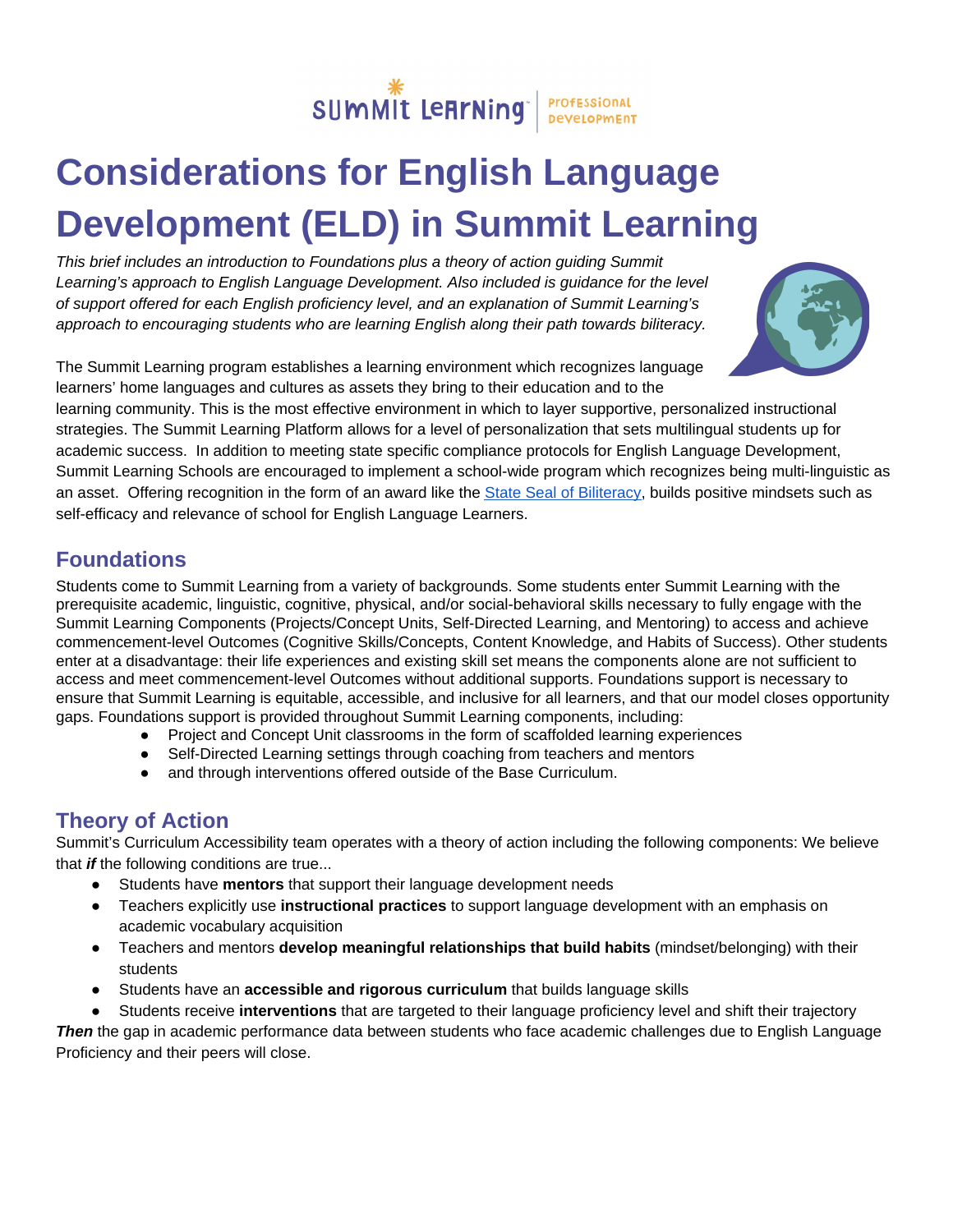#### **Supporting English Learners along the Path to Biliteracy**

Summit Learning's approach to meeting the Foundations needs of our students as they are learning English manifests in three ways: through support on the Platform, through intervention and through Mentoring.



Entrance and Exit criteria for an English Language Development program is defined by your school's state regulations. A state's Language Proficiency testing determines the English Proficiency Level of English language Learners and this information is used to provide data-driven instruction with an appropriate level of support. Due to the variety of proficiency-level descriptors used in assessments and standards across the nation, Summit Learning refers to three general categories of proficiency for the purpose of common language among our partner schools.

**Emergent Level of English Proficiency:** English learners enter the Emerging level having limited receptive and productive English skills. As they progress through the Emerging Level they start to respond to more varied communication tasks using learned words and phrases with increasing ease. Upon exit from the Emerging level, students have basic English communication skills in social and academic contexts. *Students at the Emerging Level Require Substantial Support*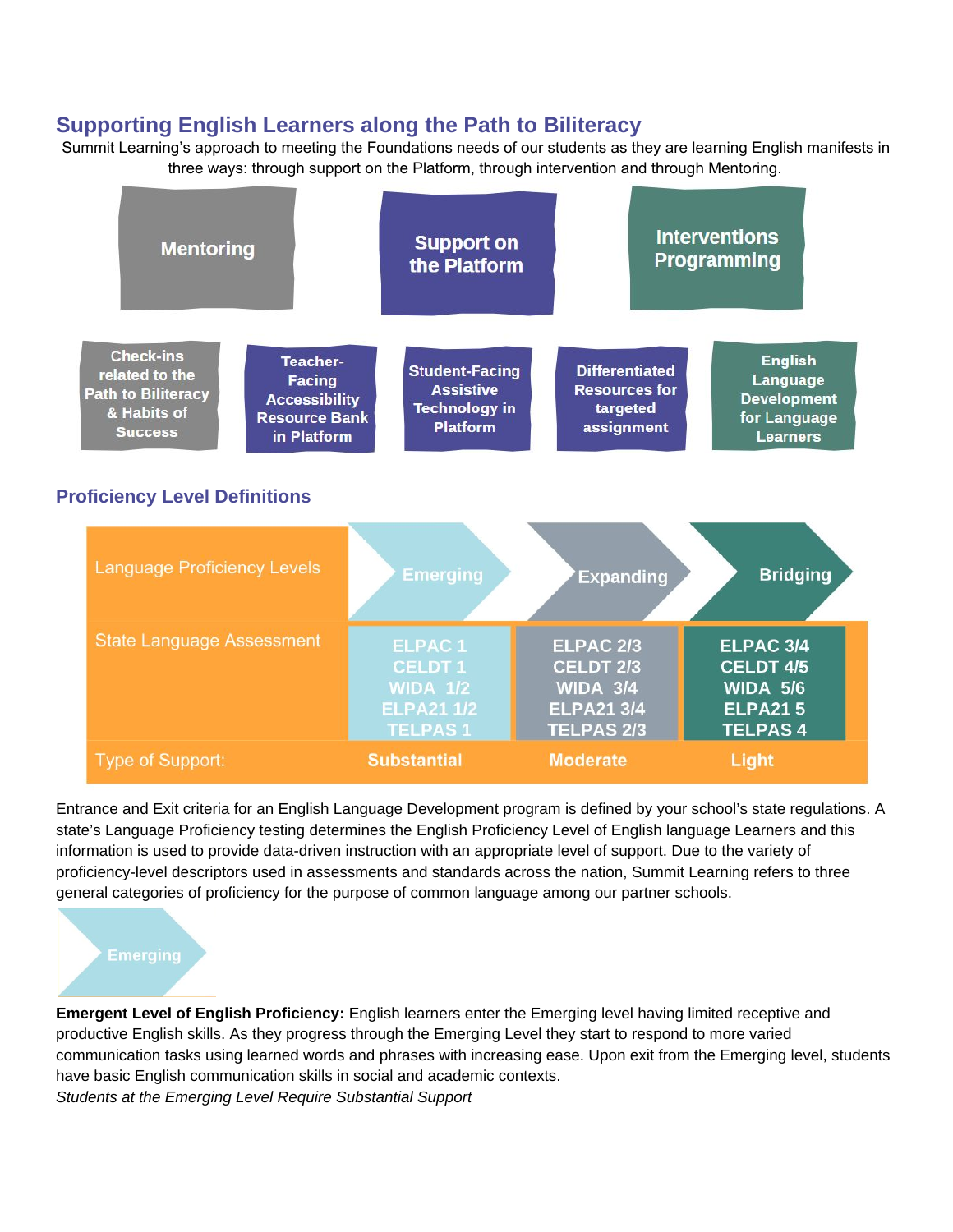

**Expanding Level of English Proficiency:** As learners progress through the Expanding level they move from being able to refashion learned phrases in English to meet their immediate communication and learning needs toward being able to increasingly engage in using the English language in more complex, cognitively demanding situations. Upon exit from the expanding level students can use English to learn and communicate about a range of topics and academic content areas. Students at the Expanding Level *Require Moderate Support*



**Bridging Level of English Proficiency:** As English learners progress through the Bridging level they move from being able to communicate in ways that are appropriate to different tasks, purposes, and audiences in a variety of social and academic contexts. Over time, learners move towards being able to refine and enhance their English language competencies in a broader range of settings. Upon exit from the Bridging level, students can communicate effectively with various audiences on a wide range of familiar and new topics to meet academic demands in a variety of disciplines. Students at the Bridging Level *Require Light Support*

### **Levels of English Language Development Support**

#### **English Language Development Support on the Platform**

#### **Projects & Concept Units**

In the work to support Foundations needs within the Summit Learning Program, the Base Curriculum, the Summit Learning Platform have intentional design features integrated that reduce barriers to access.

#### **Self-Directed Learning**

Students engage with content by self-directing their learning through individualized pathways. Self directed learning can happen in a Project/Concept unit setting or while students are completing focus areas at their own pace. Although some scaffolds are embedded within Focus Area resources, students with Foundations needs may require access to additional scaffolds that address Reading, Writing, Language, Math and Self-Directed Learning. There is an opportunity for students to be empowered to engage in the Self-Directed Learning Cycle using their language of choice, sites should articulate in their Language Development Program their vision related to the use of multilingual resources and assessments.

#### **Emerging Level English Proficiency**

- [Students](https://help.summitlearning.org/hc/en-us/articles/226492508-Where-can-I-mark-students-as-English-Learners-ELs-) can be marked as "EL" for targeted assignment of differentiated resources during Focus Area work
- Consider Translation of Content assessments
- [Teachers](https://help.summitlearning.org/hc/en-us/articles/360001426828-How-do-I-use-the-Learners-tab-to-personalize-Project-assignments-) use the Learners page for targeted assignment of activities and workshops within Projects.
- Math teachers use Math Language Routines (embedded within Math Units)
- Access to the curriculum is increased by using Instructional strategies, tools and resources found in the [Accessibility](https://www.summitlearning.org/resources/accessibility-resource-bank) Resource Bank. Some examples of strategies that can be accessed through the Bank include:
	- Conversation Support



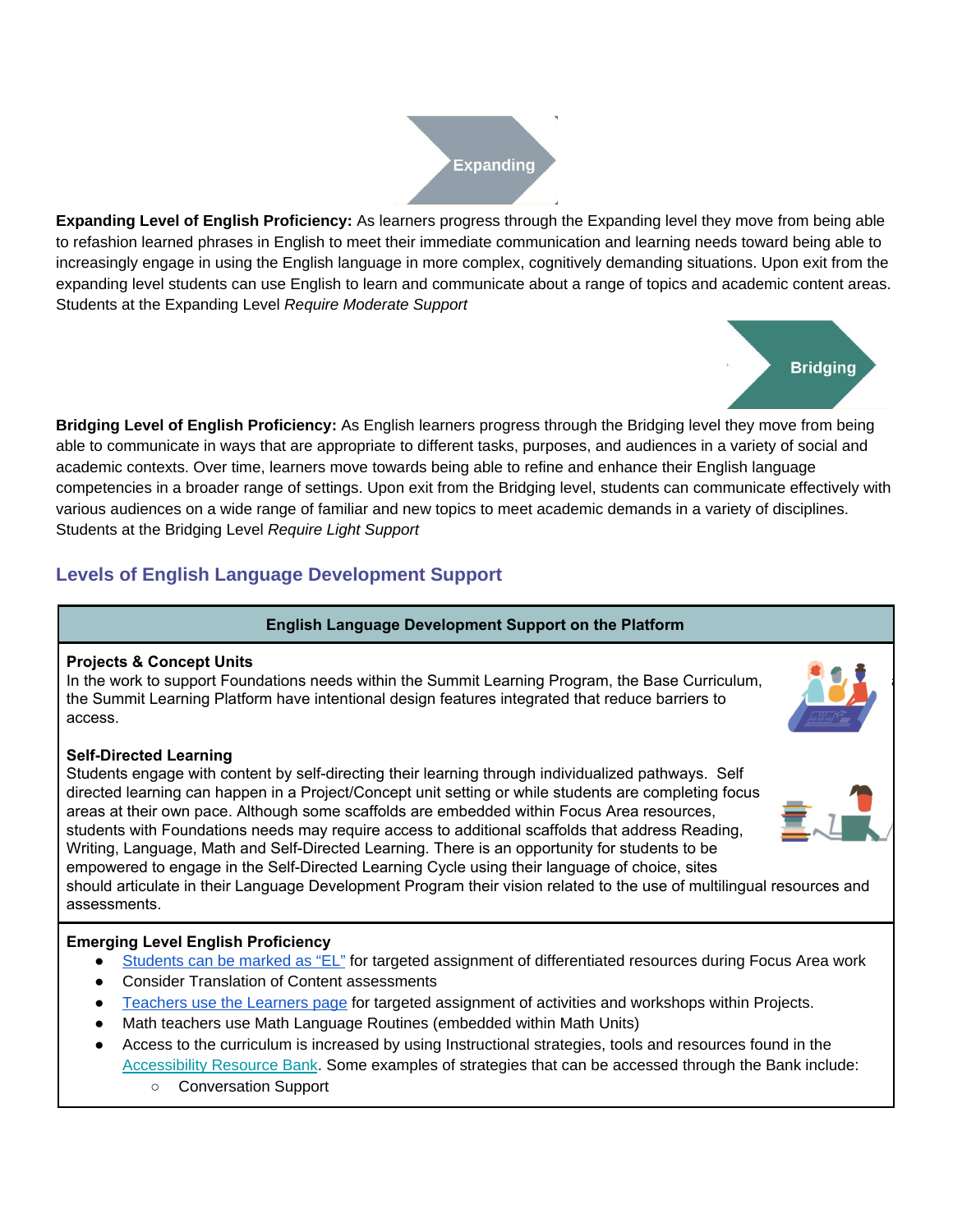- Sentence Frames
- Vocabulary Acquisition
- Auditory/Verbal Processing Strategies
- Equity of Voice
- Reading Guides
- Collaborative Approaches to Comprehension
- Strategies for Building Background Knowledge
- Guided Reading Lesson and Guided Writing Lesson Templates
- Literacy Strategies in Mathematics
- Assistive technology, for accessing pronunciation, spelling, grammar, and vocabulary support, provide can be encouraged to provide substantial support.
- Systematically enabling a student with emerging English proficiency to use the language with which they are most familiar for expressive (writing & speaking) and receptive (reading & listening) needs results in levels of academic success, including achievement in literacy and other academic subjects, that are as high as and often better than that of ELLs in English-only programs (Genesee)
- In some cases a sites will elect to have students with an Emerging level of English engage in courses that have been adapted to allow students to work at a more reasonable pace. This customization allows for more time allotted to designated language instruction. In collaboration with a School Leaders and/or ELD Specialist, a teacher may choose to assign fewer checkpoints, and/or exempt the student from specific focus areas. These choices should be made with careful consideration to ensure that the student still has an equitable opportunity to develop all Cognitive Skills, Concepts, and Content in the course. \*Note- Guidance for Modification found in Project Overviews, Checkpoints, Final products and Math Modified Blueprints is intended for students on a Modified Plan as specified by their IEP and will reduce the rigor of the course, therefore this guidance is **not** intended for students learning English.
- It may be that Emergent level students are not enrolled in certain courses (particularly those which do not require 4 years to meet graduation requirements) in order to allow for sufficient Designated Language instruction and/or course support. Scheduling options are possible that include inclusion in the 4 Base Curriculum Courses, Self Directed Learning Time and Designated Language Development.

#### **Expanding Level English Proficiency**

- ELs can be marked in the Platform to enable Focus Area support.
- Teachers can use the Learners Page for projects to easily assign differentiated resources and scaffolds that are embedded in the Base Curriculum and called out with the hand icon.
- Math teachers should pay careful consideration to the Math Language Routines embedded in Math Units
- Access to theBase Curriculum is improved by using Instructional strategies, tools and resources found in the [Accessibility](https://www.summitlearning.org/resources/accessibility-resource-bank) Resource Bank.
- Teachers can also create additional customized resources for specific student needs, upload them, and assign them using the Summit Learning Platform.
- Assistive technology, for accessing translation, pronunciation, spelling, grammar, and vocabulary support, provide moderate support.

#### **Bridging Level English Proficiency**

- In order to receive the light support they require, teachers make use of existing personalized supports built within the Platform such as, using cognitive skill data to inform instruction, and utilizing planning and goal setting tools.
- Project teachers can continue to guide students to relevant resources by making use of the Learners page to deploy targeted resources and appropriate scaffolds.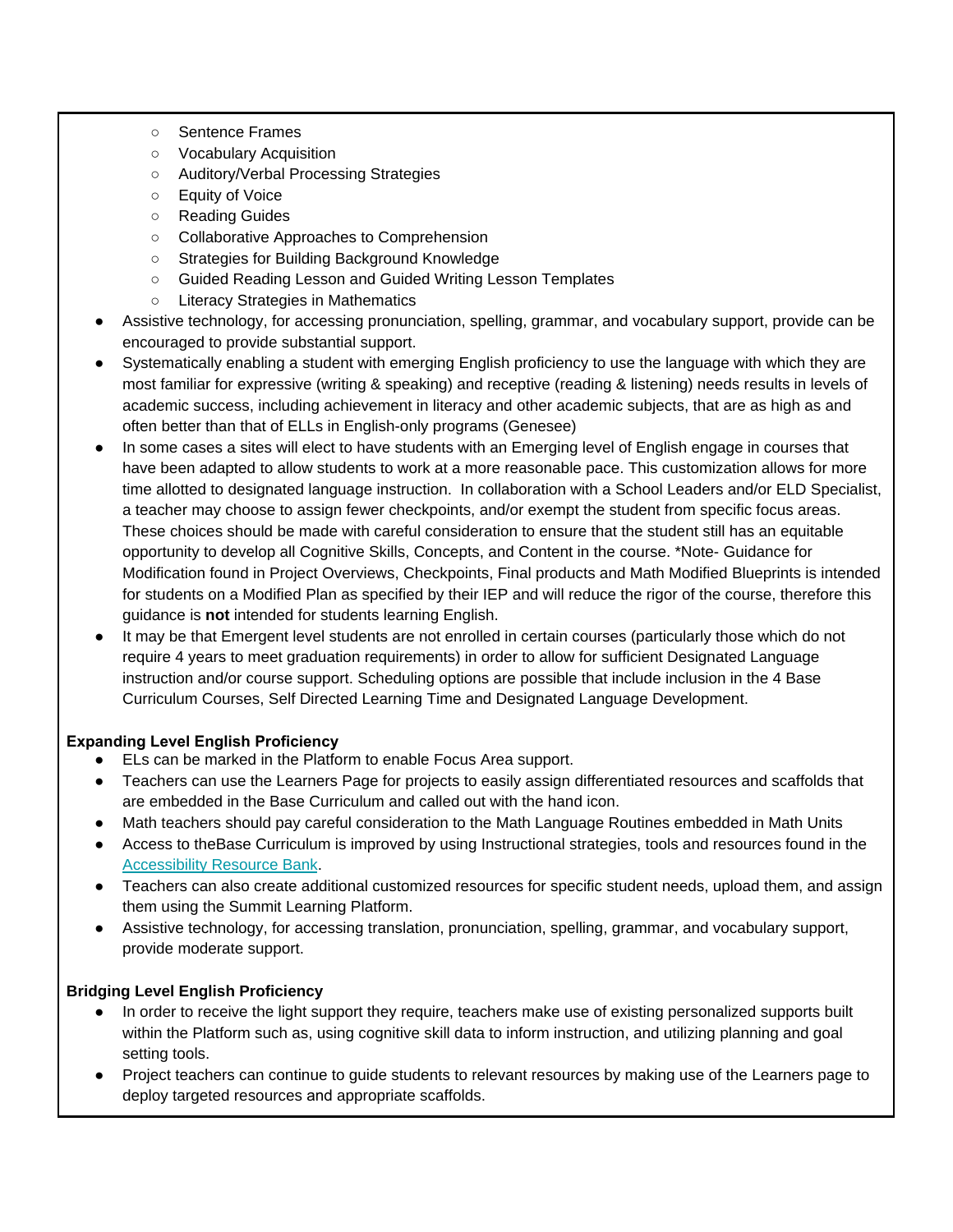#### ● Allow the use of assistive technology as needed

#### **English Language Development Support through Mentoring**

Mentoring is a critical space for English Learners to develop their Habits of Success, particularly in the areas of Growth Mindset, Sense of Belonging, and Self Efficacy. Students being assigned a mentor that speaks their home language should be prioritized.

#### **Emerging English Proficiency**

Students build relationships in heterogenous mentor groups where their emerging biliteracy is recognized as an asset and they experience an environment in which they feel safe and encouraged to speak.



#### **Expanding English Proficiency**

Guidance for goal setting around earning recognition for their Biliteracy and relationship building cultivates positive mindsets and builds habits of success.

#### **Bridging Proficiency**

A relationship with a mentor and peers fosters a sense of academic belonging. The mentor helps cultivate Self Efficacy as the student learns to identify as having the skills of Biliteracy. Upon graduation the student is awarded recognition for their Biliteracy.

#### **English Language Development in Structured English Immersion Models [Site Dependant]**

Some Summit Learning schools have identified a designated time for interventions in Literacy and/or Language Development. This is an opportunity for English Language Learners to access designated language acquisition instruction.

#### **Emerging and Expanding Level English Proficiency**

Aside from the Base Curriculum, Emerging level students receive designated language instruction working with a language acquisition program off of the Platform (for example Emerging level students may have 4x45 min blocks and Expanding level students may have 2x45min blocks). This time may be scheduled during an intervention/flex/elective block or in place of some Self Directed Learning (SDL).

#### **Bridging Level English Proficiency**

Bridging students have a typical course schedule without Language Development intervention time.

#### **Language Development through Bilingual and Dual Language Immersion Models [Site Dependant]**

Some Summit Learning schools implement Bilingual or Dual Language Immersion language development Models. While the creation of multilingual curriculum is a heavy lift at the site or district level, it is possible to implement these approaches within the Summit Learning Program. The benefits of these language development models are well supported by research and the Summit Learning Curriculum team is interested in working with bilingual and dual language immersion schools to support them in forming community with one another. Reach out to your Success Manager for more information.